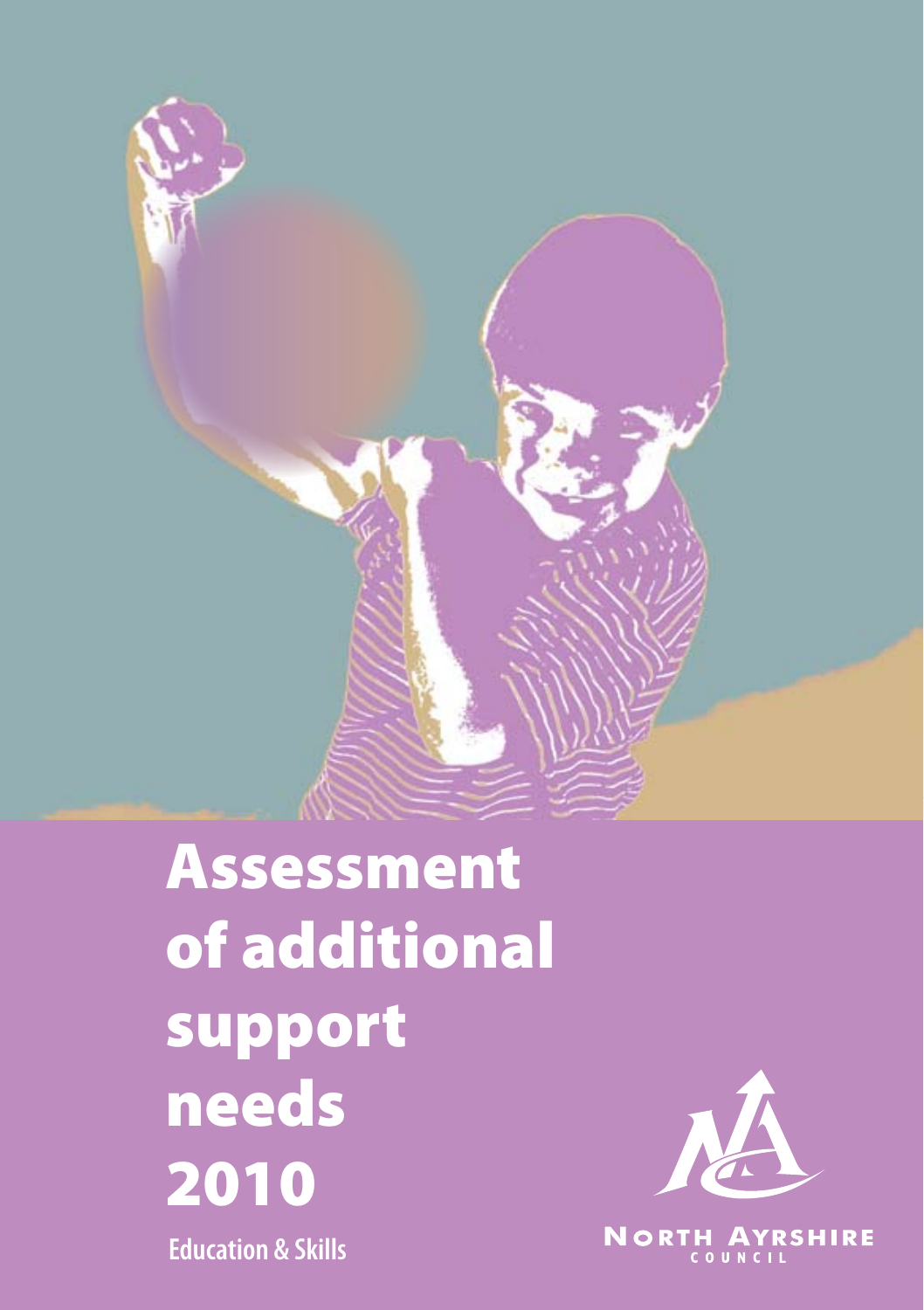This leaflet is part of the Information for Parents Pack provided by North Ayrshire Council Educational & Skills relating to the Education (Additional Support for Learning) (Scotland) Act 2004, 2009 and the "Supporting Children's Learning: Code of Practice.

North Ayrshire Council has procedures in place for identifying learners who may need some additional support to assist their learning and for assessing their needs.

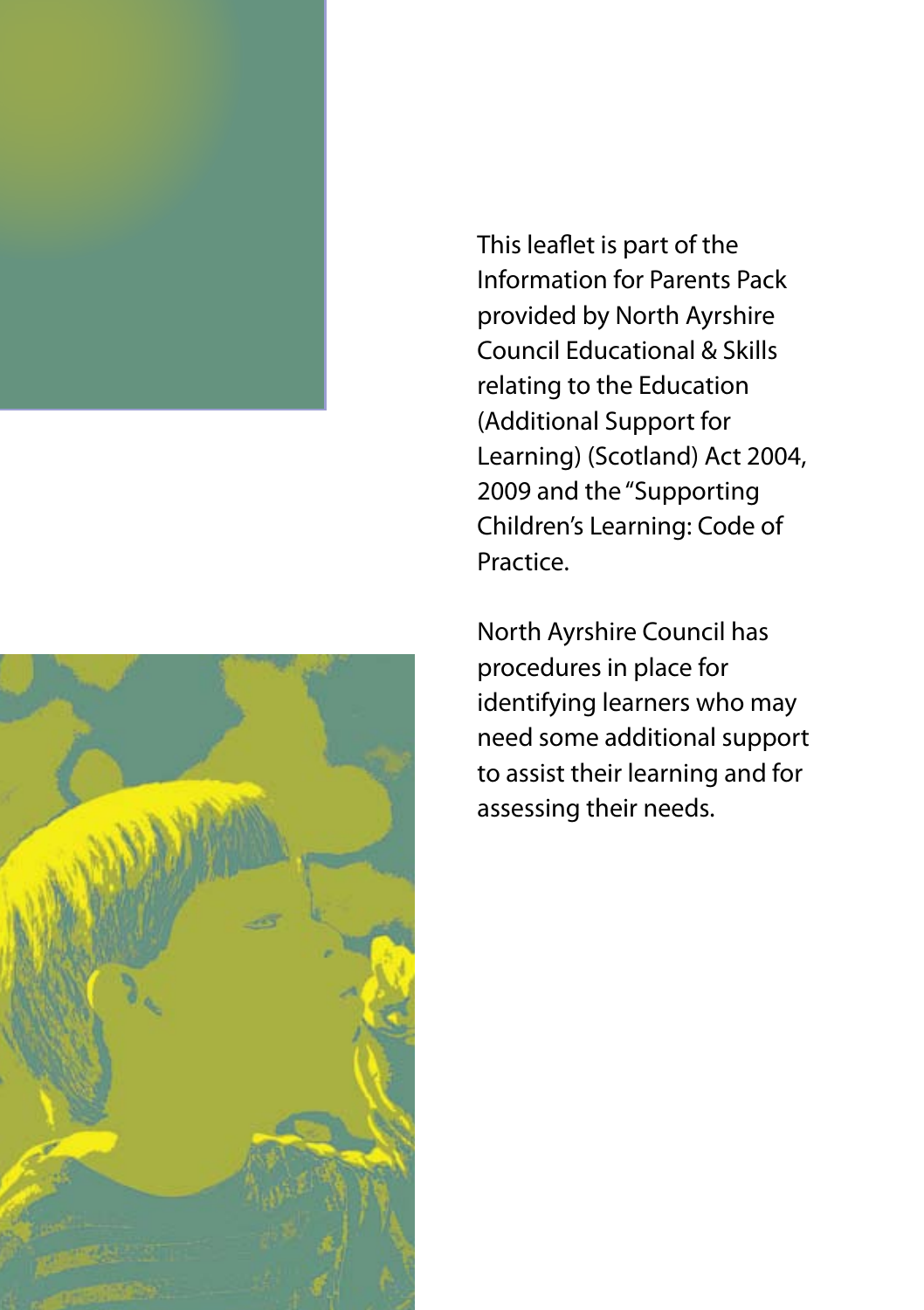

### What does assessment involve?

The Code of Practice explains what is meant by assessment.

Assessment is an ongoing process of gathering, structuring and making sense of information about a child or young person and their learning in order to plan more carefully for what happens next.

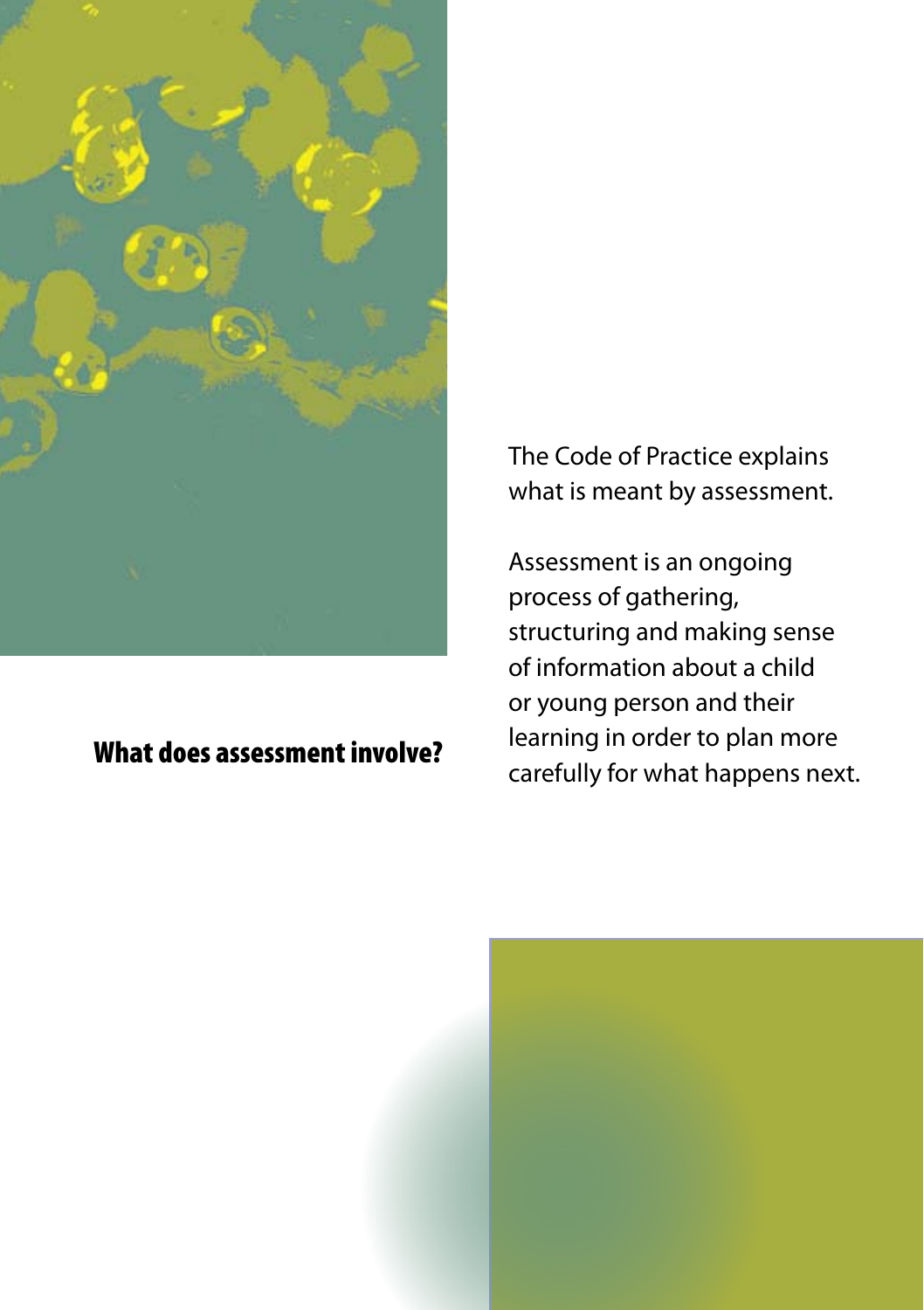

#### Who might be involved?



Assessment is about bringing together all available information about a child's progress within school or nursery. This process will involve discussion – with the child or young person, with parents, other teachers and classroom assistants. It may also involve discussions with other professionals where this is appropriate.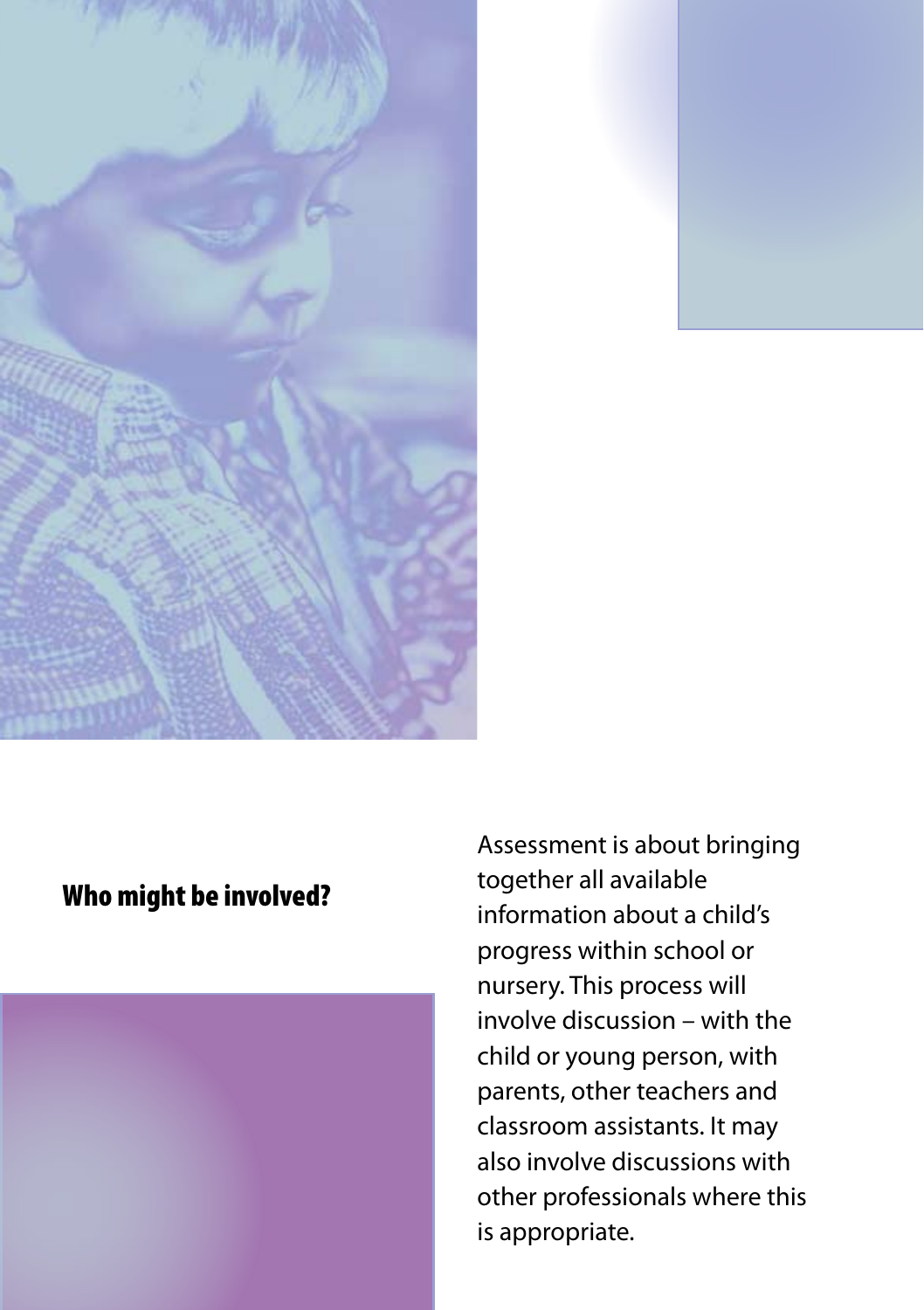#### What will the school do?



Assessment should not be seen as something that is separate from the normal day-to-day learning activities. For this reason, schools will gather information from their existing school records and documentation. Teachers have a great deal of information about a child's progress. This information is used to track progress. Teachers may also observe your child and discuss with them any difficulties they might be having. For some learners, there may be an educational test that could be completed. All of the information will be used together to build up a clear picture of what needs your child may have and what kinds of help might be useful for them.

The purpose of any assessment is to help identify what your child needs to help them to make the most of their education.

All of the information will be discussed with your child and with yourself.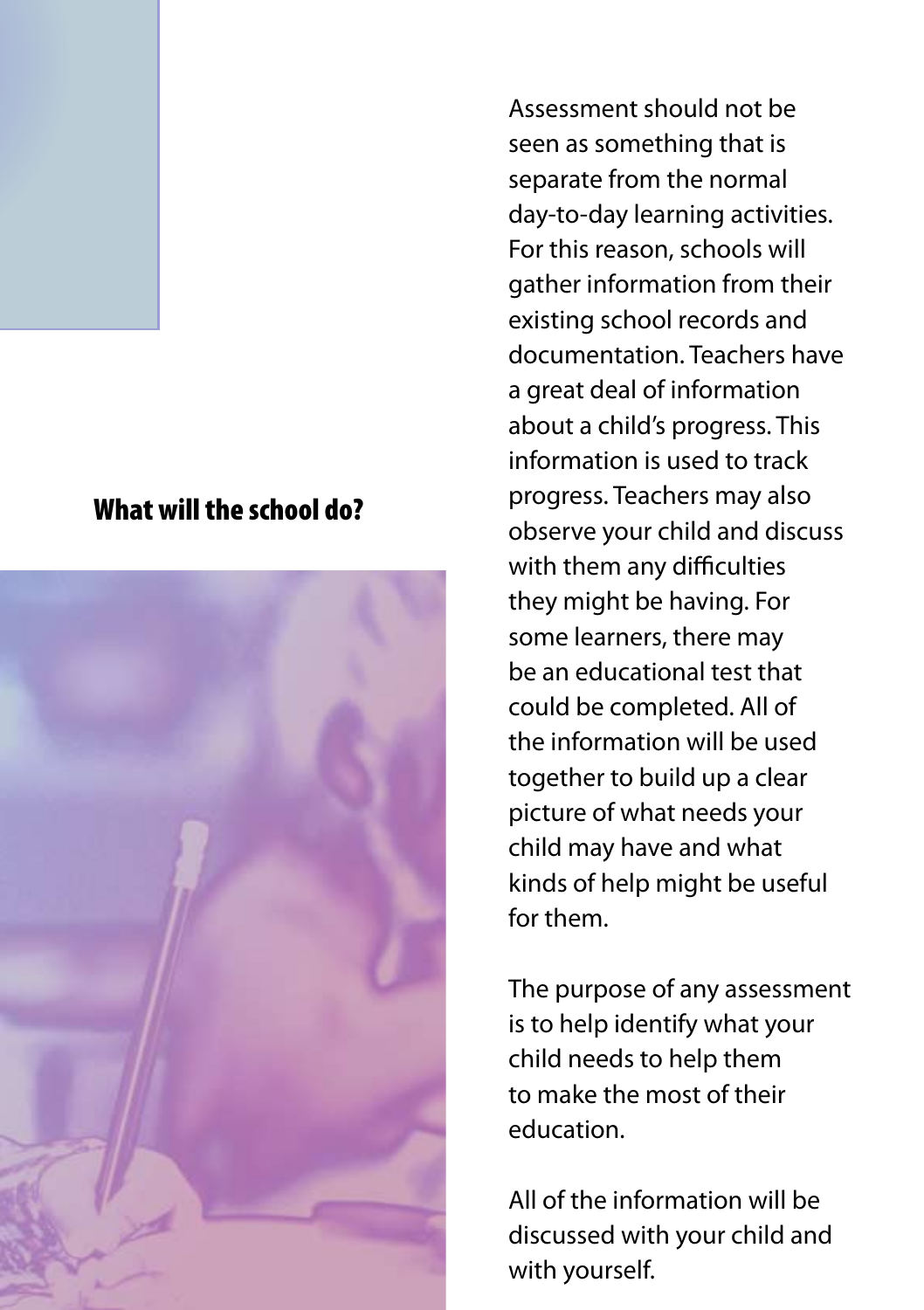



#### What might my role be in this process?

You know your own child better than anyone. The school will ask you to share your knowledge of your child with them. This is likely to take place in an informal discussion with appropriate school staff. You also have a very important role in working with the professionals who are supporting your child.

In many cases, an educational plan will contain things that you can do to support your child.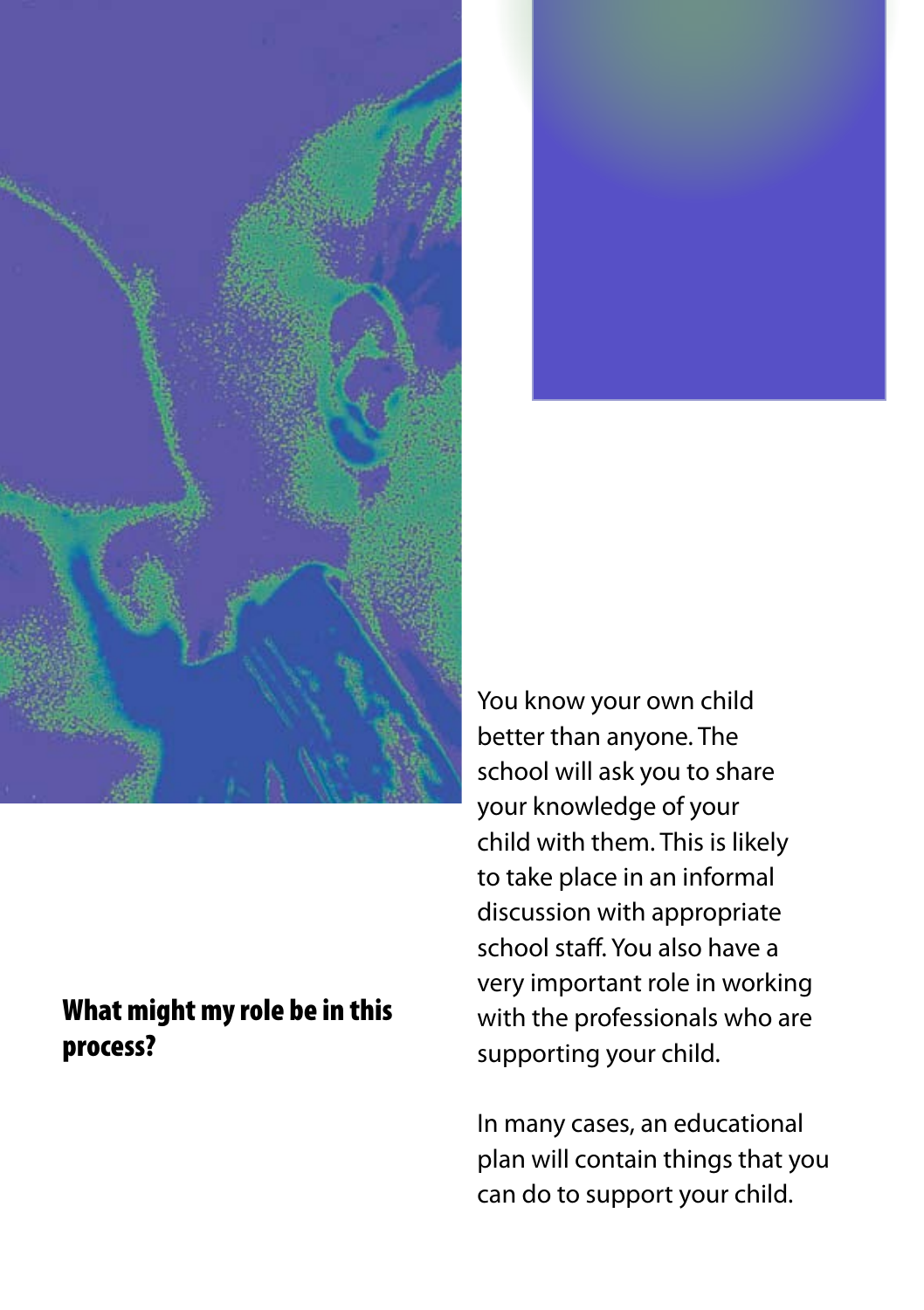### **Will I receive any support to help me to participate in this process?**

You have a right to take a supporter with you to any meeting about your child's additional support needs: this could be a friend or a relative. The school and the Council will also provide you with whatever support and encouragement they can.



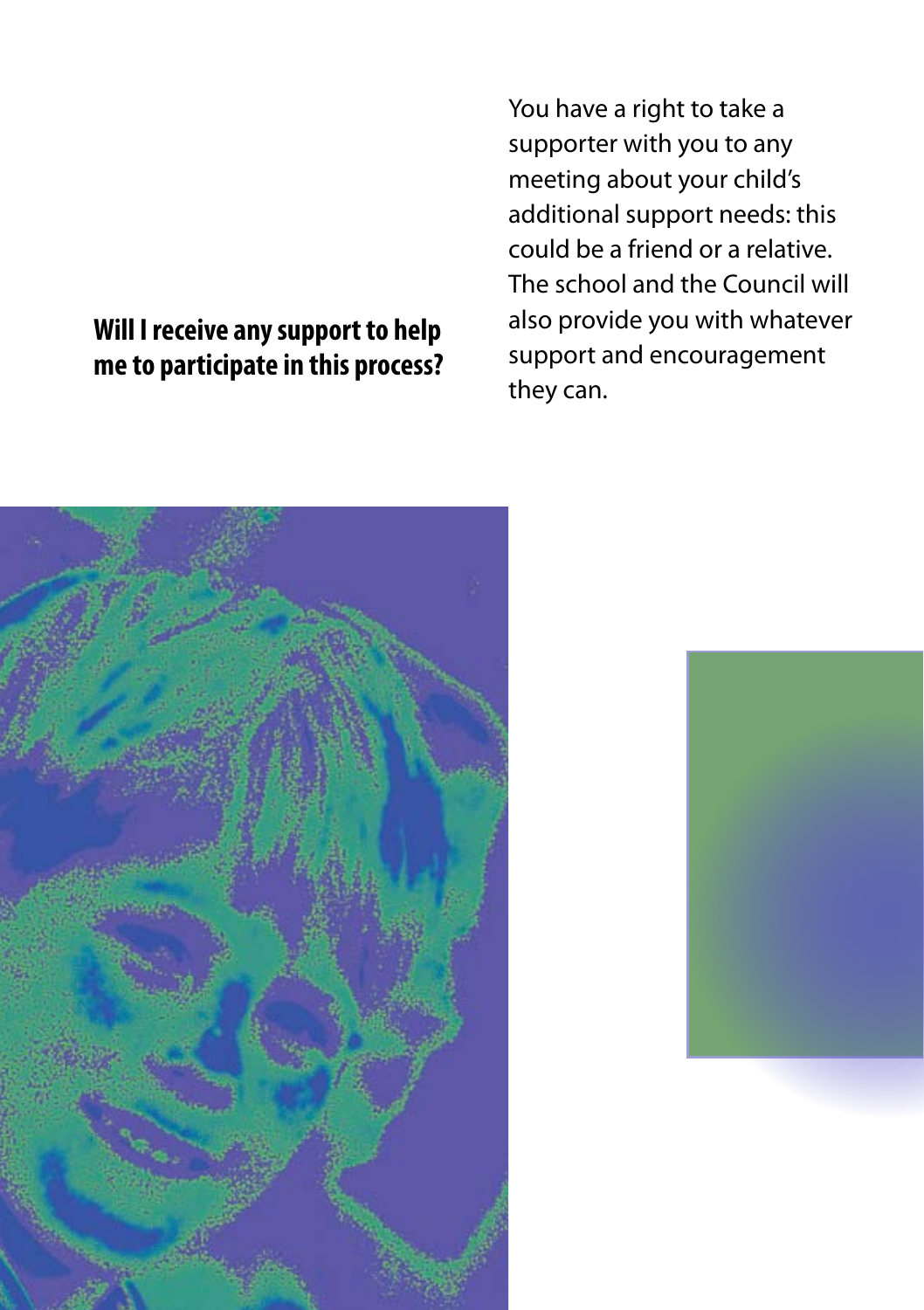

If you have any concerns about your child's progress in school, you have the right to ask for a process of assessment to be undertaken. This request must be made to your child's school, in writing or in some other permanent form – for example, you could make a tape of your request and send this to the school. (A sample letter is provided at the end of this leaflet.) You can make a request for assessment at any time, even if it is already agreed that your child has additional support needs.

#### Who can ask for assessment to be carried out?

The school can also ask for assessment to be undertaken. If staff have concerns about your child's progress, they will inform you. You will also be informed of their wish to undertake more detailed assessment to help them understand better how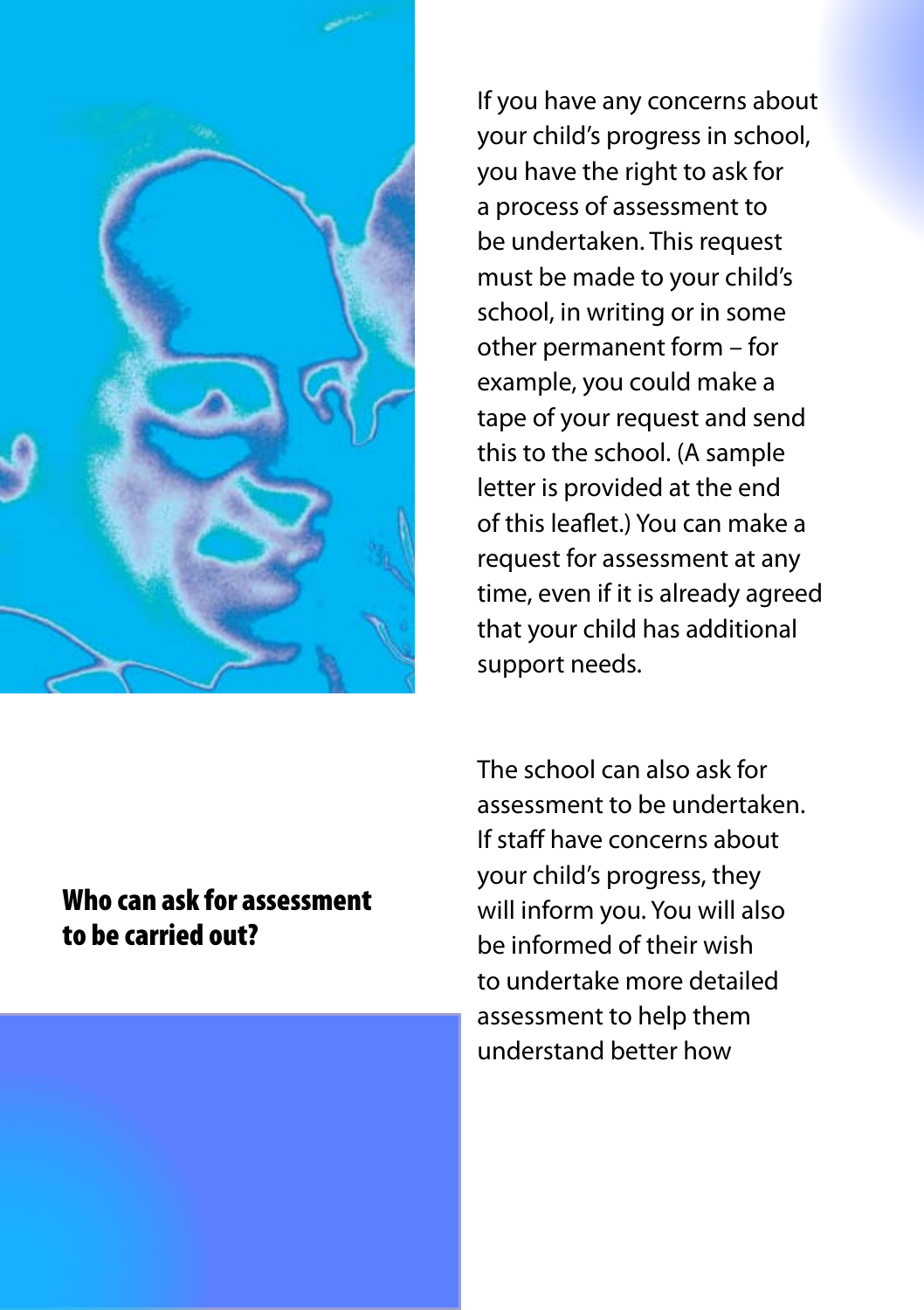

to improve learning.

#### What about the results of the assessment?



As we have already said, assessment is about gathering information so that needs can be identified in order to put appropriate support in place.

Once all the information has been gathered, you will be invited to discuss the findings. This will be the discussion that will determine whether your child has additional support needs and what Stage of Intervention is required to meet the needs identified. It is possible that no additional needs are identified. Even if this is the case, the process of assessment will have given the school staff much more information about your child's learning.

If additional support needs are identified, the nursery or the school will also suggest what support might be most helpful for your child. A plan will be developed: This will include dates for reviewing progress.

Once the planned strategies have had time to take effect, both you and the school should be able to see whether progress is being made. The strategies might need to be reviewed two or three times to ensure that your child is receiving the right kinds of support.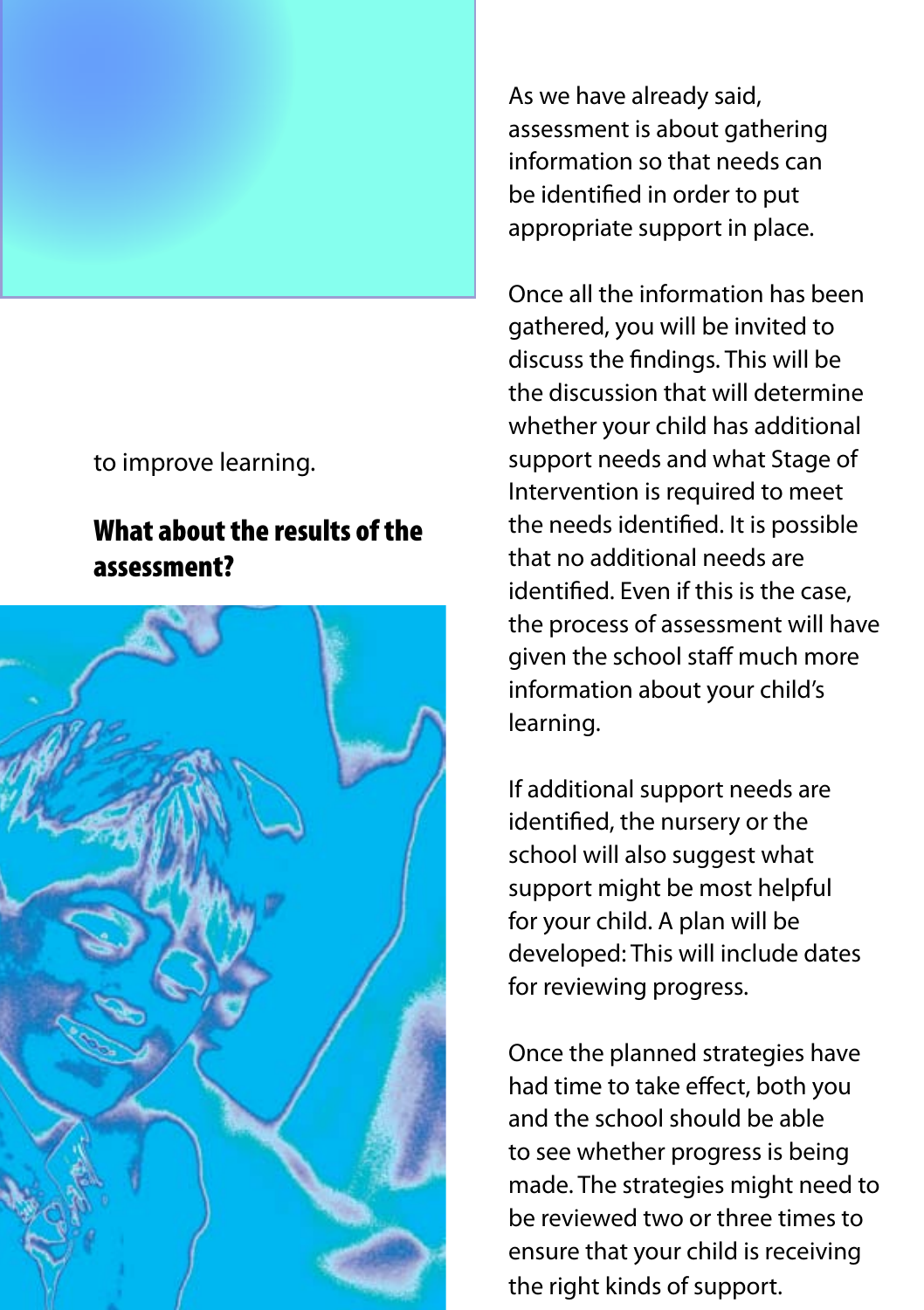# What if I am unhappy about what the school is doing for my child?



If you feel that the school is not listening to your concerns, or is not doing enough to support your child, there are procedures that you can follow to register your concerns. Parent guidance on resolving disagreements is available from your child's school office.

Enquire has a booklet for parents that gives very good information about assessment (pages 19 to 27). This guide can be requested by telephoning the Enquire Helpline on 0845 123 2303. You can also download the guide and other leaflets from Enquire's website www.enquire.org.uk

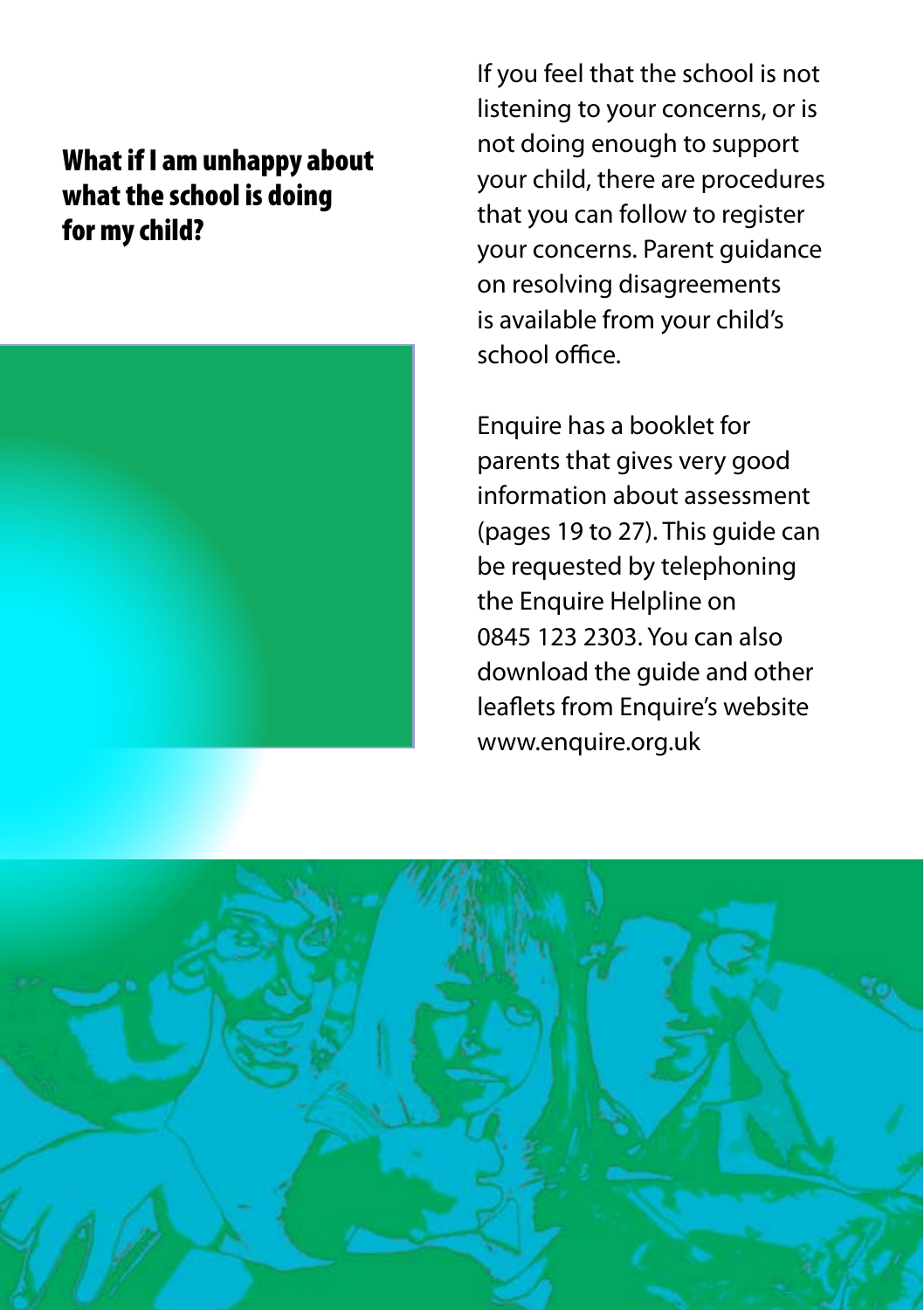### Suggested letter to request assessment:

If you would like to request an assessment to determine whether your child has additional support needs, you can use the following outline to help you submit your request in writing. Please send the finished letter to the Head Teacher of your child's school.



Dear Head Teacher,

Request for assessment under Additional Support for Learning

I am requesting that my child, (name and date of birth of your child to be inserted here), be assessed to find out if they have additional support needs and require some additional help and support in school.

I am asking for this assessment because … (here you need to tell the school why you believe your child is having difficulties in the school. It will help the school if you offer as much detail as you can.)

I understand that you will let me know within 10 days if you have agreed to carry out this assessment. If you have not agreed to this request, I also understand that you will tell me how I can appeal against this decision.

Yours sincerely,